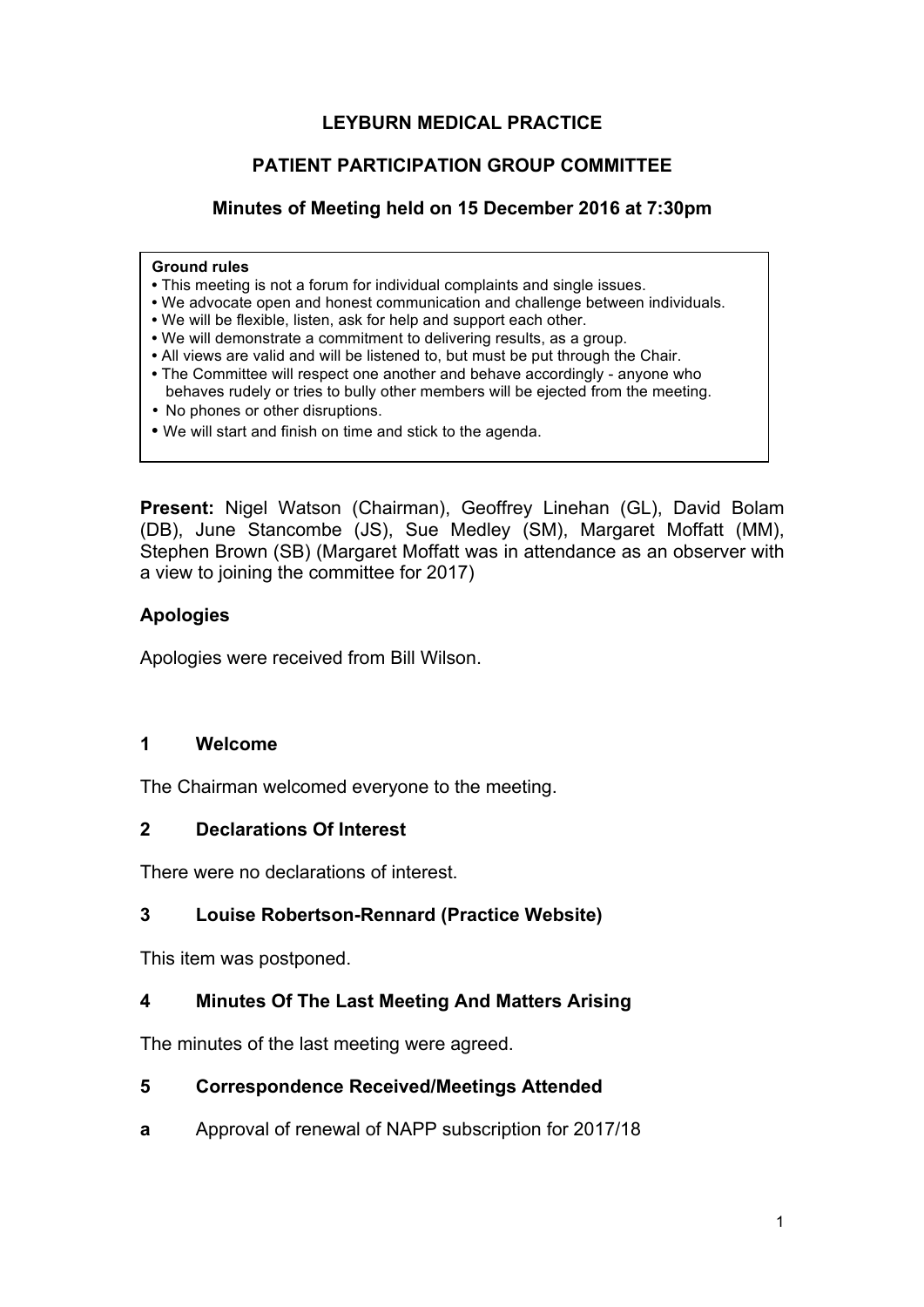SB kindly agreed that the Practice would fund the subscription for a further year. It was noted that the NAPP PPG awareness week for 2017 will be week commencing 19 June and it was agreed that the Open Evening should take place during that week if possible.

The recent NAPP newsletters raised several questions:

The My Medication Passport was discussed and it was agreed our local system was similar and equally effective. The 'Pot In The Fridge' was available from the local pharmacy and the Ambulance Service was aware of its existence.

The Choosing Wisely Campaign was noted and it was suggested that the five key questions mentioned were worth highlighting and NW would set them out in a poster for the notice board.

#### **6 NAPP – Review of PPG Performance**

NW produced a document based on building better participation in our PPG. This was discussed at some length.

A form produced as a sign up form by another PPG was looked at and it was agreed that we should adopt this on our website.

Another option of a members forum was suggested and it was agreed to keep this item for our next meeting with the website designer.

The question of Patient Champions was discussed, particularly a Young Person's Champion and a Carer's Champion and it was agreed to invite Mandy Dargue, who is also looking at this, to a future meeting.

It was noted that liaison with the Carers Association (Northallerton) would be a good idea and GL and SM would investigate the Young People's representative on the local councils.

It was noted that our practice is working so well (backed by the recent CQC outstanding grade) that the perceived lack of interest in the PPG could possibly be attributed to that fact.

It was agreed that a four year term for office holders and committee members should be effective from the next AGM.

SM agreed to draw up documents, one for new PPG members, another for new committee members, describing the roles of the PPG and the committee.

It was also agreed to reaffirm the ground rules at every AGM.

It was felt that the committee did have links in other areas such as the HEN, the NY Ambulance Trust and local councils, and all PPG meetings were well advertised by all parish councils, local pharmacy, library and Leyburn Life.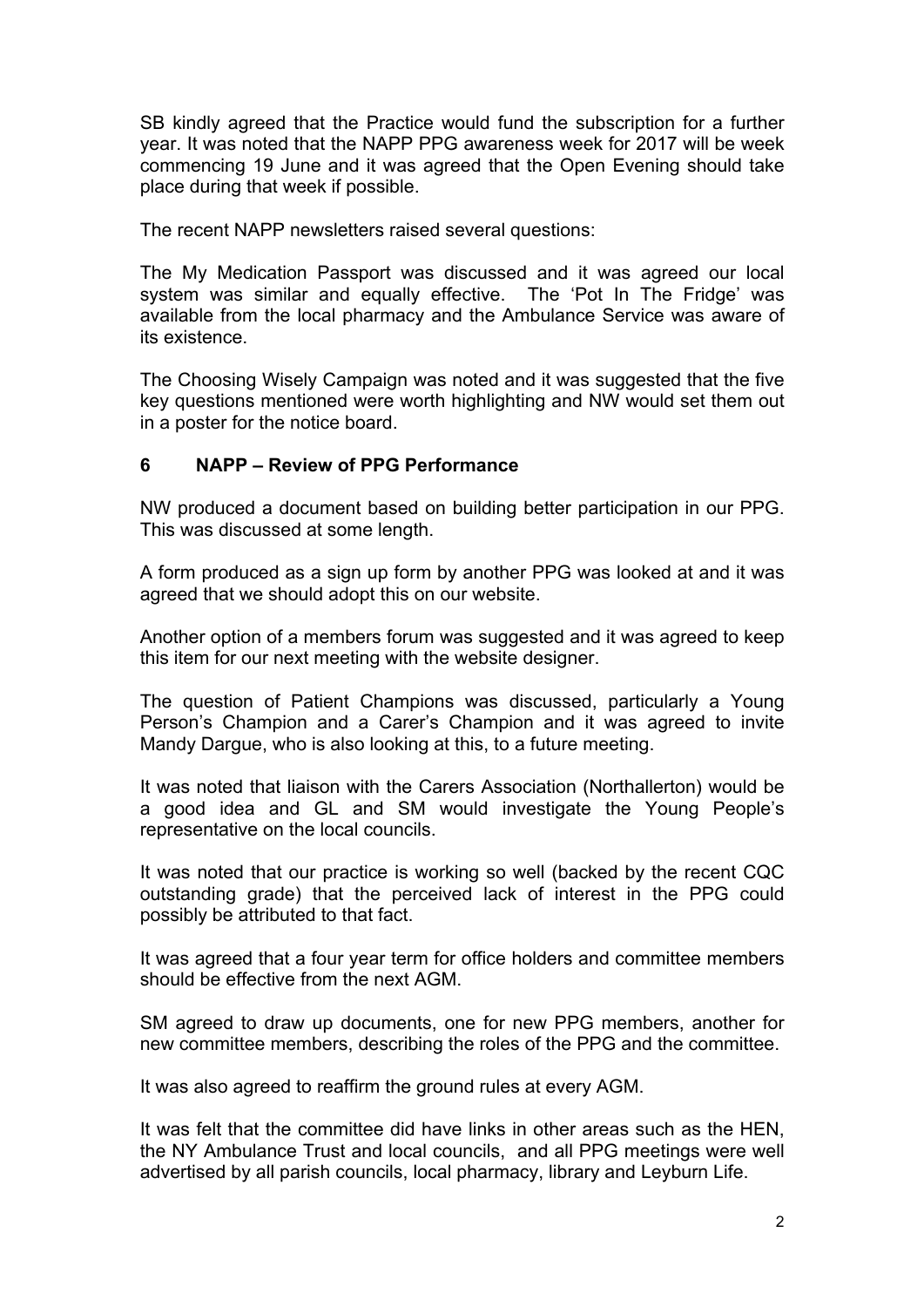In terms of knowing and working with patients we have held open evenings and an annual meeting.

It was agreed with SB that he would discuss with us local census and health data. SB commented that Public Health did not appear to have a plan for local priorities. SB explained that the practice has a five year business plan which is reviewed formally annually and we agreed to discuss this on an annual basis as well.

This gave rise to a discussion about the future of the challenge facing the area with regard to the planned huge expansion of Catterick Garrison rising to 12,000 with five to six years. The problem of patients from the Colburn practice regarding the lack of availability of appointments was noted.

It was felt that we had already had many surveys of patients including the Friends and Family Test, the GPAC questionnaires, the CQC inspection and another survey by Dr Wild, and this could be left to settle down before any more surveys are conducted

GL agreed to undertake a regular perusal of the internet for items pertinent to the NHS and our PPG and bring them back to the committee.

#### **7 Sustainability and Transformation Plan**

DB attended a meeting in Northallerton which had a presentation and discussion of the Sustainability and Transformation Plan. He was sufficiently concerned to write to Janet Probert regarding worrying issues. He has received no response to date but is aware that the letter has been given a wide circulation. One item was about stroke patients from Darlington being sent to Durham. Other concerns were about maternity services at Darlington possibly being downgraded with no regard for the expansion of Catterick Garrison, and the concern over the area being covered by two ambulance services, including the potential delays that may be caused by North Yorkshire Ambulances being held up in Stockton. It was also pointed that the new air ambulance still is not operating at night. North Yorkshire County Council are against any downgrading but it was noted that our CCG has a very small presence in the system.

The Jim Reaper blog was also discussed which mirrored many of our concerns. SB reported that there had been no consultation with Primary Care about the STP but the GP Federations are now working together and a meeting has been planned. Another concern was about hospital trusts 'dumping' work onto primary care which was already struggling. It was felt that until Primary Care was sustainable no transformation would be successful. It was also noted that Primary Care despite any mitigation was already at capacity red. The STP has produced a vague summary document with no mention of resources, funding being predicated on savings. It was agreed that no change is not an option. It was agreed to keep this item on the agenda for the next meeting.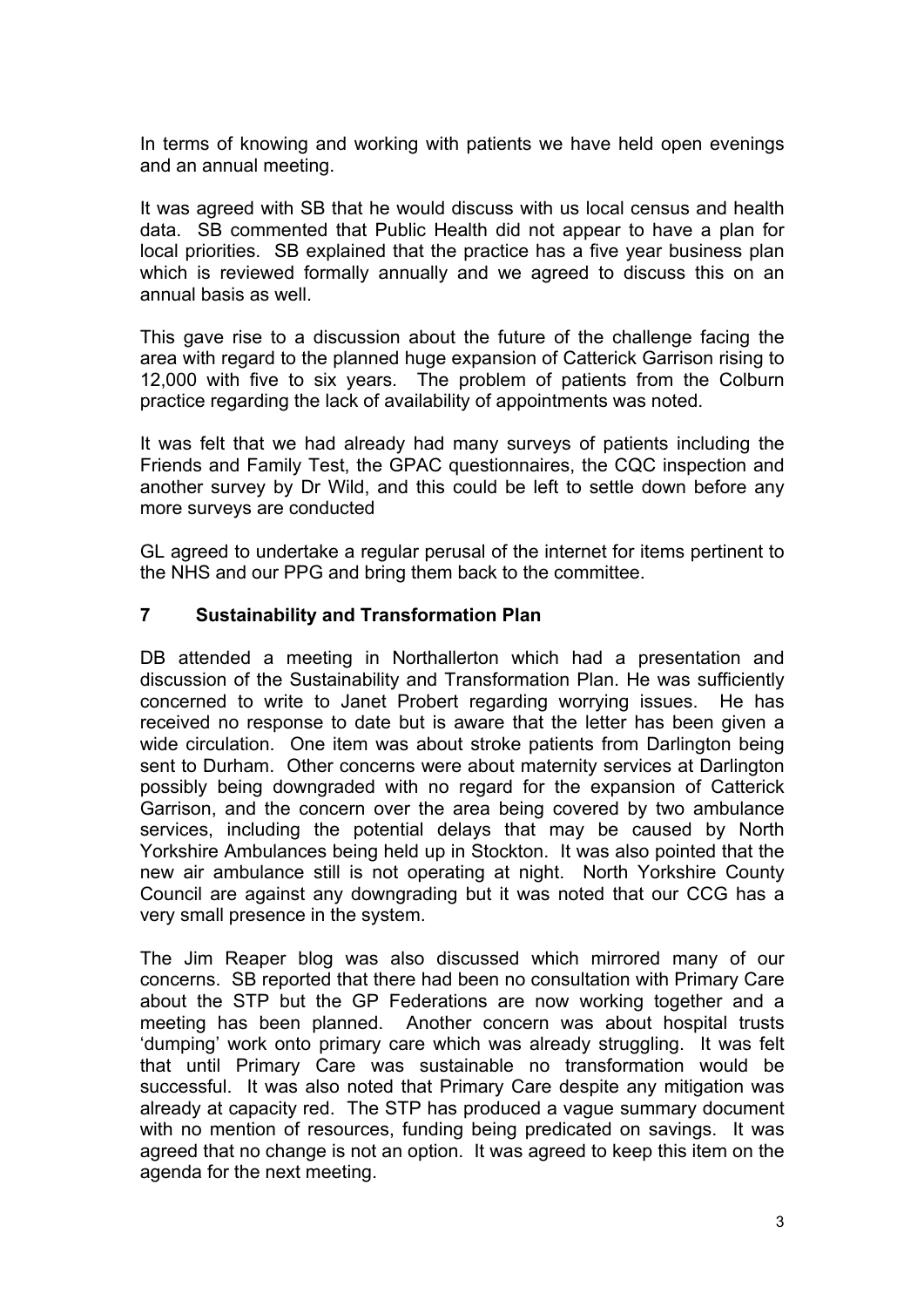# **8 Raising Awareness**

# **a Newsletter/Notice board/Website**

It was agreed to temporarily suspend the newsletter and consider it again as an item when discussing the website with Louise Robertson-Rennard.

The noticeboard is now being checked on a monthly rota, all posters being dated and removed when no longer appropriate. A new rota will be needed from March 2017.

# **b AGM**

The AGM was fairly well attended and considered as successful.

# **c Future Speakers/Members Presentations**

It was agreed that we should invite Louise Robertson-Rennard to the February meeting, followed by Mandy Dargue to speak about Patient Champions, and then NW with Patient Choice.

# **d Shared Care**

There was nothing further to report on this item at present.

# **e Patient Transport**

The patient transport information is held by Reception and is updated monthly by NW.

# **f Breast Screening**

Following an issue raised at the AGM, new posters about the Breast Screening Service have been placed on the noticeboard and on the surgery wall

# 9 **Monitoring Practice Performance**

# a **Online Access To Health Records**

SB reported that many patients have registered to access their records and their appear to be no problems with this. It is still only read-coded entries that are available.

# **b Extended Hours**

SB reported that the extended hours services are still being fully utilised. A question was raised about seven day access and SB responded that Heartbeat Alliance had been funded for this and several initiatives were in